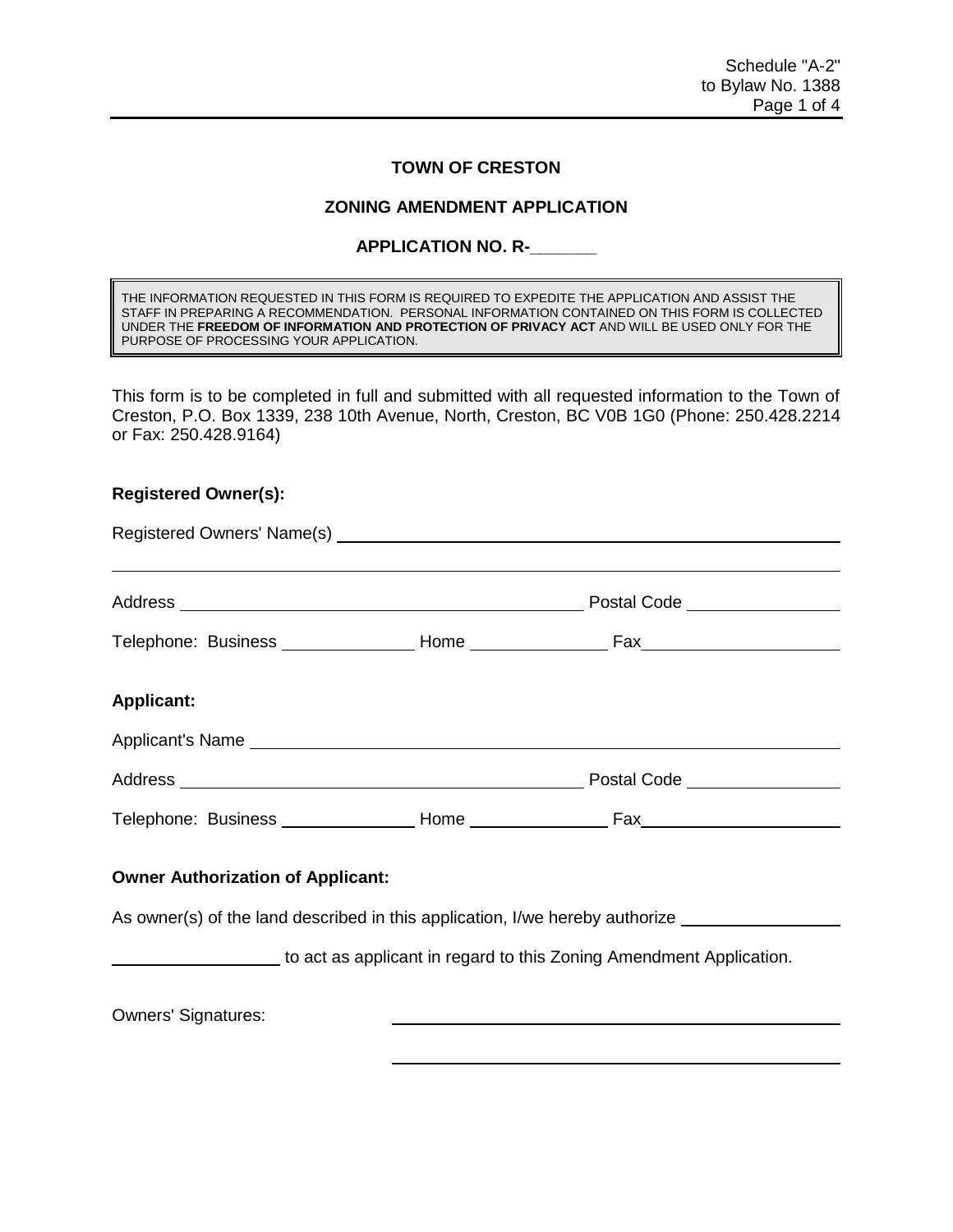#### NOTE:

- (1) A copy of a State of Title Certificate, or a copy of a Certificate of Indefeasible Title, dated no more than thirty (30) days prior to submission of the application must accompany the application as a proof of ownership.
- (2) An Application Fee as set out in Schedule 'C' (applicable section of which is attached) shall be made payable to the Town of Creston and shall accompany the Application.
- (3) Where the applicant is not the sole registered owner of the land described in this application, the authorization clause, noted above, must be completed and signed by the owner(s).
- (4) A dimensional Sketch Plan drawn to scale showing the parcel(s) or part of the parcel(s) to be redesignated and the location of existing and proposed buildings, structures, uses, access roads, parking, driveways and any screening, landscaping and fences must accompany this application.

I/We hereby apply for:

1. **An amendment to the text of the Town of Creston Zoning Bylaw, as follows:**

# 2. **An amendment of the zoning designation of:**

- a) Current Legal Description of the Land in Full:
- b) Location of the Land (Street Address):
- c) From Present Zoning of the Land:
- d) To Proposed Zoning of the Land:
- e) Description of the Existing Use/Development of the Land:
- f) Description of the Proposed Use/Development of the Land: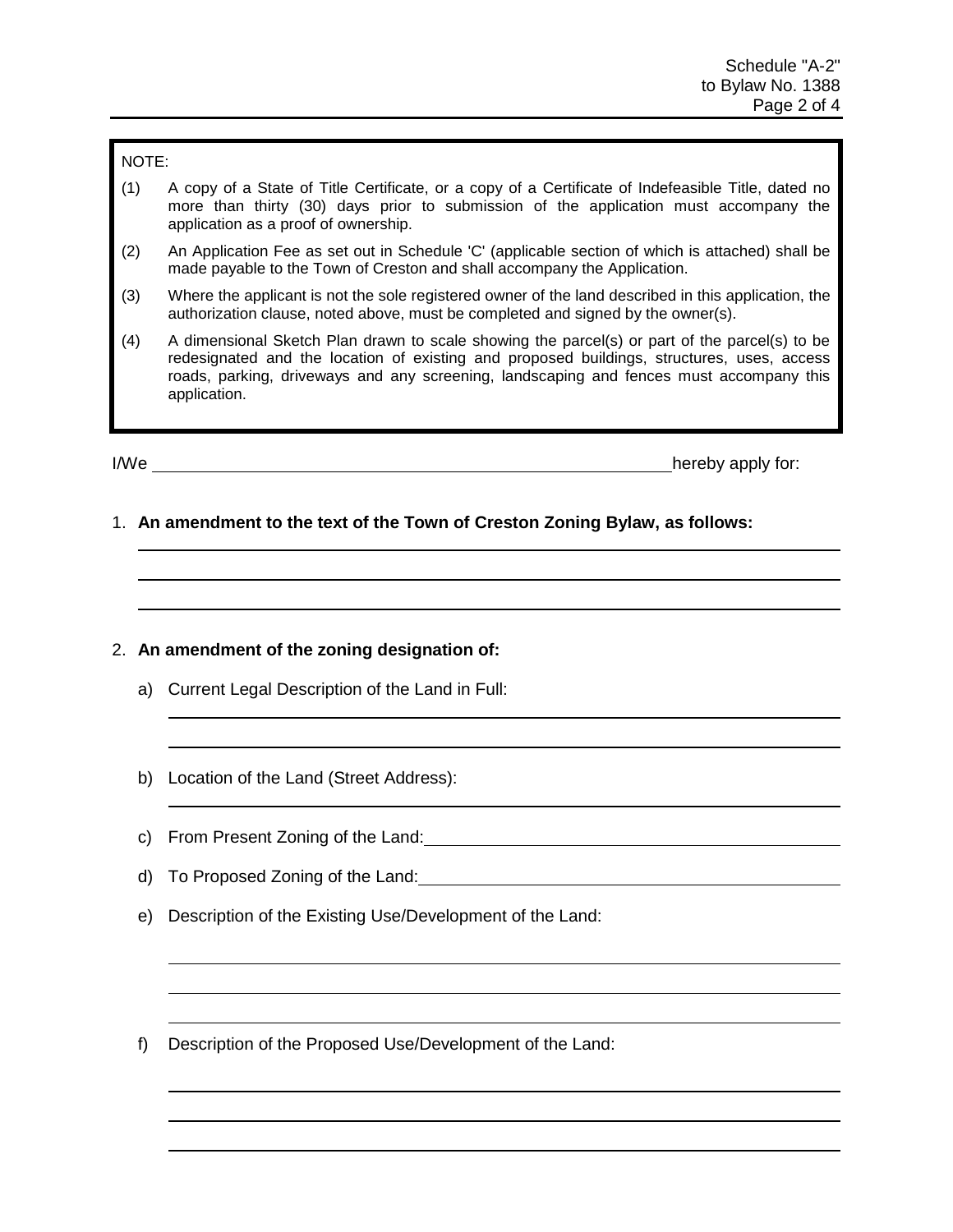3. **Reasons and comments in support of the application (use separate sheet if necessary)**

## 4. **General Information**

a) Services Currently Existing or Readily Available to the Land (check as applicable)

|                                                                                                      | Currently<br>Existing | Readily<br>Available * |
|------------------------------------------------------------------------------------------------------|-----------------------|------------------------|
| <b>Services</b>                                                                                      | YES NO                | YES NO                 |
| Road Access<br><b>Water Supply</b><br>Sewage Disposal<br><b>Storm Drainage</b><br>Hydro<br>Telephone |                       |                        |

 *\* Readily Available means existing services can be easily extended to the subject property.*

- b) Proposed Water Supply Method: Chamber 2014
- c) Proposed Sewage Disposal Method:

d) Do any buildings currently exist on the land?

Yes \_\_\_\_\_\_ No \_\_\_\_\_

If yes, please provide a set of scaled drawings including site plans, floor plans, facade (if required), indicating building locations, sizes, heights and other information.

e) If applicable, please provide plans for the proposed building(s) or addition including site plans, floor plans, facades, indicating location of all buildings, parking layout, facade, size of building and other information that may be required.